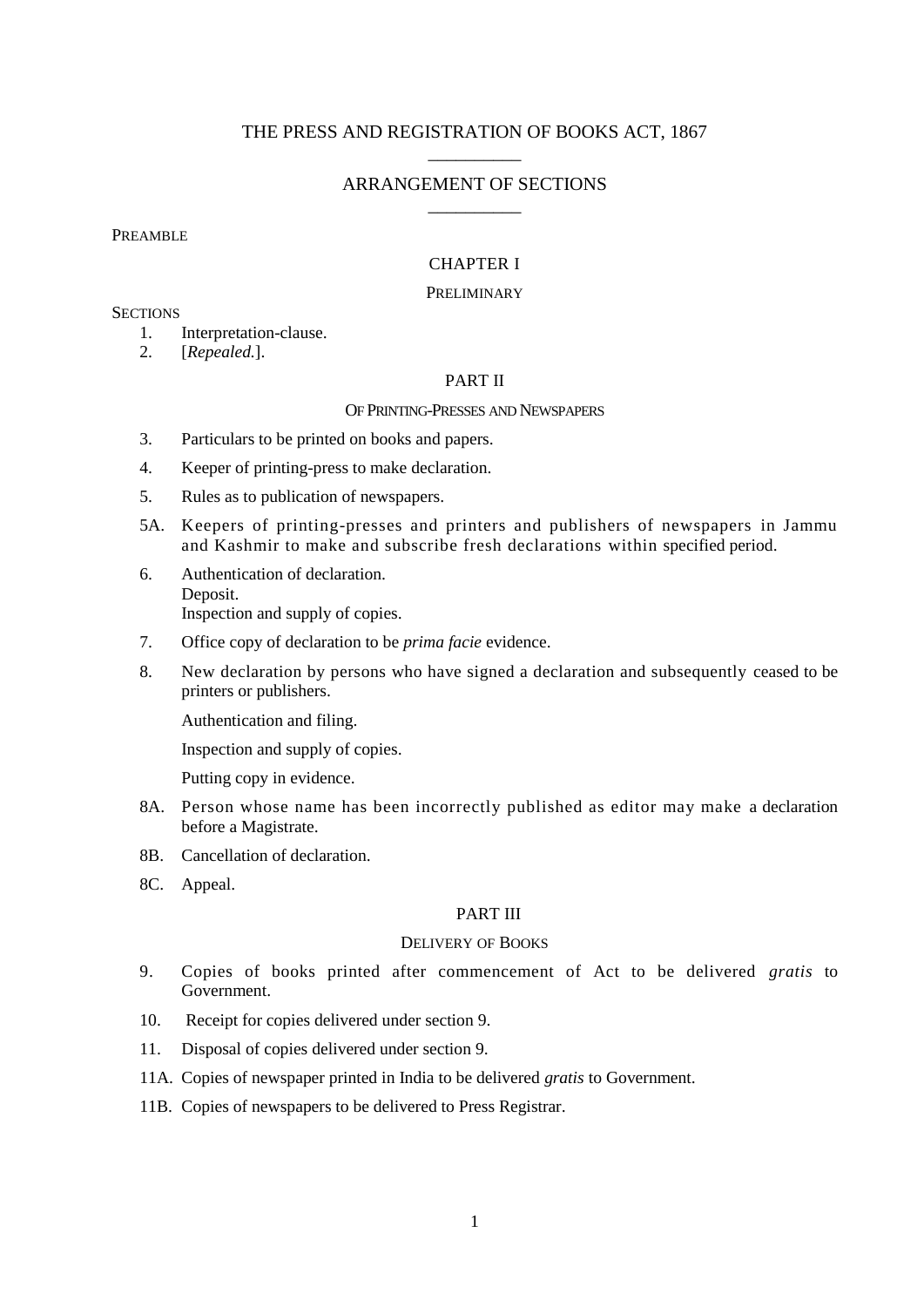# PART IV

## PENALTIES

## **SECTIONS**

- 12. Penalty for printing contrary to rule in section 3.
- 13. Penalty for keeping press without making declaration required by section 4.
- 14. Punishment for making false statement.
- 15. Penalty for printing or publishing newspaper without conforming to rules.
- 15A. Penalty for failure to make a declaration under section 8.
- 16. Penalty for not delivering books or not supplying printer with maps.
- 16A. Penalty for failure to supply copies of newspapers *gratis* to Government.
- 16B. Penalty for failure to supply copies of newspapers to Press Registrar.
- 17. Recovery of forfeitures and disposal thereof and of fines.

# PART V

# REGISTRATION OF BOOKS

- 18. Registration of memoranda of books.
- 19. Publication of memoranda registered.

# PART VA

## REGISTRATION OF NEWSPAPERS

- 19A. Appointment of Press Registrar and other officers.
- 19B. Register of newspapers.
- 19C. Certificates of registration.
- 19D. Annual statement, etc., to be furnished by newspapers.
- 19E. Returns and reports to be furnished by 'newspapers.
- 19F. Right of access to records and documents.
- 19G. Annual report.
- 19H. Furnishing of copies of extracts from Register.
- 19-I. Delegation of powers.
- 19J. Press Registrar and other officers to be public servants.
- 19K. Penalty for contravention of section 19D or section 19E, etc.
- 19L. Penalty for improper disclosure of information.

# PART VI

### **MISCELLANEOUS**

- 20. Power of State Government to make rules.
- 20A. Power of Central Government to make rules.
- 20B. Rules made under this Act may provide that contravention thereof shall be punishable.
- 21. Power to exclude any class of books from operation of Act.
- 22. Extent.
- 23. [*Repealed.*].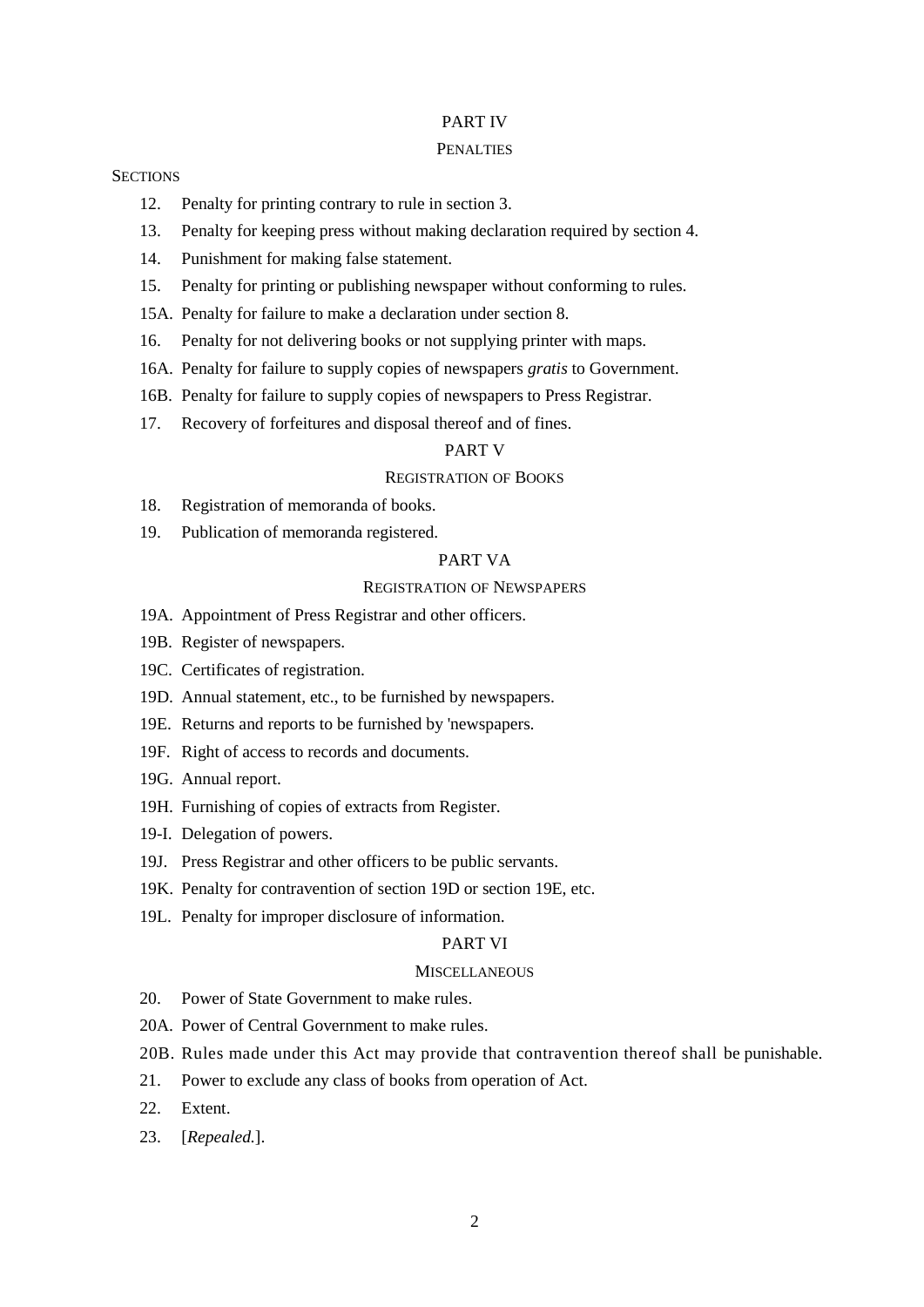# THE PRESS AND REGISTRATION OF BOOKS ACT. 1867<sup>1</sup>

# ACT NO. 25 OF 1867

[22*nd March*, 1867.]

An Act for the regulation of Printing-presses and Newspapers, for the preservation of copies of books <sup>2</sup>[and newspapers] printed in <sup>3</sup>[India], and for the registration of such books <sup>2</sup>[and newspapers].

**Preamble.—**WHEREAS it is expedient to provide for the regulation of printing-presses and of <sup>4</sup>[newspapers], for the preservation of <sup>5\*\*\*</sup> copies of <sup>6</sup>[every book and newspaper printed in India and for the registration of such books and newspapers]; It is hereby enacted as follows:**—**

# PART I

#### **PRELIMINARY**

**1. Interpretation-clause.**— $^7$ [(*1*)] In this Act, unless there shall be something repugnant in the subject or context,**—**

1

the Territory of Peint, *see* Gazette of India, 1887, Pt. I, p.144 (Peint is now no longer a Scheduled District, and all the enactments in force in the Nasik District of the Bombay Presidency, among them Act 25 of 1867, are now in force in this territory), *see* the Peint Laws Act, 1894 (Bom. Act 2 of 1894).

the Island of Perim, *see* Gazette of India, 1887, Pt. I, p. 5;

that portion of the Jalpaiguri District which was formerly the Jalpaiguri Sub -division and now form's the western portion of the District of Jalpaiguri and extends as far east as the Teesta River, the hills west of the Teesta River in the District of Darjiling, the Darjiling Tarai, the Damson Sub-division of the Darjiling District, the Districts of Hazaribagh [Lohardaga now called the Ranchi District, *see* Calcutta Gazette, 1899, Pt. I, p. 44] and Manbhum, and Pargana Dhalbhum and the Kolhan in the District of Singhbhum, *see* Gazette of India, 1881, Pt. I, pp. 74 and 504; the Western Duars of the Jalpaiguri District, *see ibid.,* 1910, Pt. I, p, 1160;

the Districts of Kumaon and Garhwal, *see* Gazette of India, 1876, Pt. I, p. 605;

the scheduled portion of the Mirzapur District, *see* Gazette of India, 1879, Pt.. I, P. 383;

Pargana Jaunsar Bawar in the Dehra Dun District, *see* Gazette of India, 1897, Pt. I, p. 382;

the Districts of Kamrup, Nowgong, Darrang, Sibsagar, Lakimpur, Goalpara (excluding the Eastern

Duars and Cachar excluding the North Cachar Hills), *see* Gazette of India, 1878, Pt. I, p. 533;

the Garo Hills, the Khasi and Jaintia Hills, the Naga Hills, the North Cachar Hills in the Cachar District and the Eastern Duars in the Goalpara District, *see* Gazette of India, 1897, Pt. I, p. 299.

It has been declared by notification under s. 3(*b*) of the Scheduled Districts Act, 1874 (14 of 1874) not to be in force in the Scheduled District of Lahaul in the Punjab, *see* Gazette of India, 1886, Pt. I, p. 301.

It has been extended, by notification under s. 5 of the Scheduled Districts Act, 1874 (14 of 1874), to the Tara District of the Province of Agra, *see* Gazette of India, 1876, Pt. I, p. 506, to the District of Coorg, *see* ibid. 1918, Pt. II, p. 1730.

It has also been extended to Berar by the Berar Laws Act, 1941 (4 of 1941).

It has been amended in its application to Andhra by Andhra Act 8 of 1960; Madras by Madras Acts 24 of 1948 and 14 of 1960; Punjab by Punjab Acts 14 of 1942, 25 of 1950 and 15 of 1957; Mysore by Mysore Act 10 of 1972; and Himachal Pradesh by Himachal Pradesh Act 17 of 1974.

2. Ins. by Act 55 of 1955, s. 2 (w.e.f. 1-7-1956).

- 4. Subs. by Act 35 of 1950, s. 3 and the Second Schedule, for "periodicals containing news".
- 5. The word "three" omitted by Act 10 of 1890, s. 1.
- 6. Subs by Act 55 of 1955, s. 3, for "every book printed or lithographed in India and for the registration of such books" (w.e.f. 1- 7-1956).
- 7. Section 1 re-numbered as sub-section (*1*) thereof by Act 16 of 1965, s. 2 (w.e.f. 1-11-1965).

<sup>1.</sup> Short title given by the Indian Short Titles Act, 1897 (14 of 1897).

For Statement of Objects and Reasons, *see* Gazette of India, 1867, p. 191; and for Proceedings in Council, *see ibid.,* Supplement, pp. 72, 156 and 299.

This Act was declared by the Laws Local Extent Act, 1874 (15 of 1874), s. 3 to be in force in all the Provines of India, except the Scheduled Districts.

It has heen applied to the Santhal Parganas by the Santhal Parganas Settlement Regulation (3 of 1872), s, 3; to the Khondmals District by the Khondmals Laws Regulation, 1936 (4 of 1936), s. 3 and Sch.; and to the Angul District by the Angul Laws Regulation, 1936 (5 of 1936), s. 3 and Sch.

It has been extended to Goa, Daman and Diu with modifications by Reg. 12 of 1962, s. 3 and Sch.; to Dadra and Nagar Haveli by Reg. 6 of 1963, s. 2 and Sch. I (w.e.f. 1-7-1965) and to Pondicherry by Reg. 7 of 1963, s, 3 and Sch. I (w.e.f. 1-10- 1963).

It has been applied, by notification under s. 3(*a*) of the Scheduled Districts Act, 1874 (14 of 1874), to the following Scheduled Districts, namely: —

<sup>3.</sup> Subs. by Act 3 of 1951, s. 3 and Schedule, for "the whole of India except Part B States".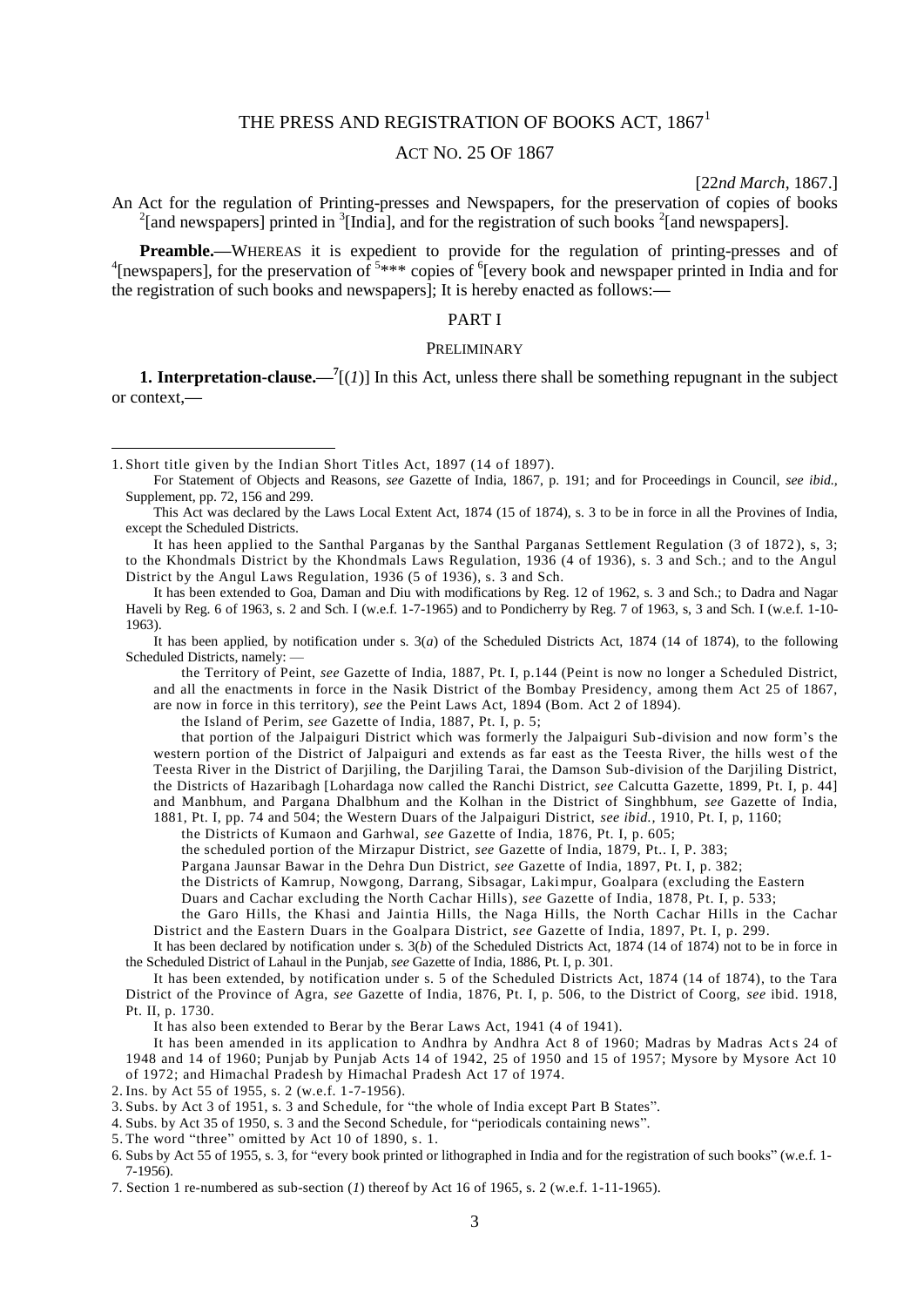"Book" includes every volume, part or division of a volume, and pamphlet, in any language and every sheet of music, map, chart or plan separately printed <sup>1\*\*\*</sup>.

 $2+$  $*$   $*$   $*$   $*$   $*$   $*$ 

 $3$ <sup>1</sup> editor" means the person who controls the selection of the matter that is published in a newspaper;]

 $4*$  $*$   $*$   $*$   $*$   $*$   $*$ 

"Magistrate" means any person exercising the full powers of a  $<sup>5</sup>$ Magistrate, and includes a</sup> <sup>6</sup>Magistrate of police<sup>7\*\*\*</sup>.

<sup>8</sup>["newspaper" means any printed periodical work containing public news or comments on public news;]

 $9<sub>+</sub>$  $*$   $*$   $*$   $*$   $*$   $*$ 

<sup>10</sup>["paper" means any document, including a newspaper, other than a book;

"prescribed" means prescribed by rules made by the Central Government under section 20A;

"Press Registrar" means the Registrar of newspapers for India appointed by the Central Government under section 19A and includes any other person appointed by the Central Government to perform all or any of the functions of the Press Registrar;

"printing" includes cyclostyling and printing by lithography;

"Register**"** means the Register of newspapers maintained under section 198.]

 $11$ [(2) Any reference in this Act to any law which is not in force in the State of Jammu and Kashmir shall, in relation to that State, be construed as a reference to the corresponding law in force in that State.]

**2.** [*Repeal of Act* 11 *of* 1835.] *Rep. by the Repealing Act*, 1870 (14 *of* 1870), *s.* 1 *and the Second Schedule.*

# PART II

### OF PRINTING-PRESSES AND NEWSPAPERS

**3. Particulars to be printed on books and papers.—Every book or paper printed within <sup>12</sup>[India]** shall have printed legibly on it the name of the printer and the place of printing, and (if the book or paper be published)  $^{13}$ [the name] of the publisher, and the place of publication.

**4. Keeper of printing-presses, to make declaration.—**  $^{14}[(1)]$  **No person shall within "[India], keep** in his possession any press for the printing of books or papers, who shall not have made and subscribed the following declaration before <sup>15</sup>[the District, Presidency or Sub-divisional Magistrate] within whose local jurisdiction such press may be:

1

8. Ins. by Act 14 of 1922, s. 3 and the First Schedule.

<sup>1.</sup> The words "or lithographed" omitted by Act 55 of 1955, s. 4 (w.e.f. 1-7-1956).

<sup>2.</sup> Definition of "British India" rep. by the A.O. 1937, *see* now the definition in s. 3(5) of the General Clauses Act, 1897 (10 of 1897).

<sup>3.</sup> Ins. by Act 14 of 1922, s. 3 and the First Schedule.

<sup>4.</sup> Definition of "India" omitted by Act 16 of 1965, s. 2 (w.e.f. 1-11-1965).

<sup>5.</sup> Now Magistrate of the first class, see the Code of Criminal Procedure, 1973 (2 of 1974).

<sup>6.</sup> Now Presidency Magistrate, *see ibid.*

<sup>7.</sup> The words "and a Justice of the Peace" rep. by Act 10 of 1890, s. 2.

<sup>9.</sup> Paragraphs relating to the definitions of "Number" and "Gender" rep. by Act 10 of 1914, s. 3 and Sch. II; definition of "Local Government" rep. by the A.O. 1937 and the definition of "States" ins. by the A.O. 1950 was rep. by Act 3 of 1951, s. 3 and Sch.

<sup>10.</sup> Ins. by Act 55 of 1955, s. 4 (w.e.f. 1-7-1956).

<sup>11.</sup> Ins. by Act 16 of 1965, s. 2 (w.e.f. 1-11-1965).

<sup>12.</sup> Subs. by Act 3 of 1951, s. 3 and Schedule, for "the States".

<sup>13.</sup> Ins. by Act 12 of 1891, s. 2 and the Second Schedule.

<sup>14.</sup> Section 4 re-numbered as sub-section (*1*) thereof by Act 55 of 1955, s. 5 (w.e.f. 1-7-1956).

<sup>15.</sup> Subs. by Act 56 of 1951, **s.** 36, for "the Magistrate" (w.e.f. 1-2-1952).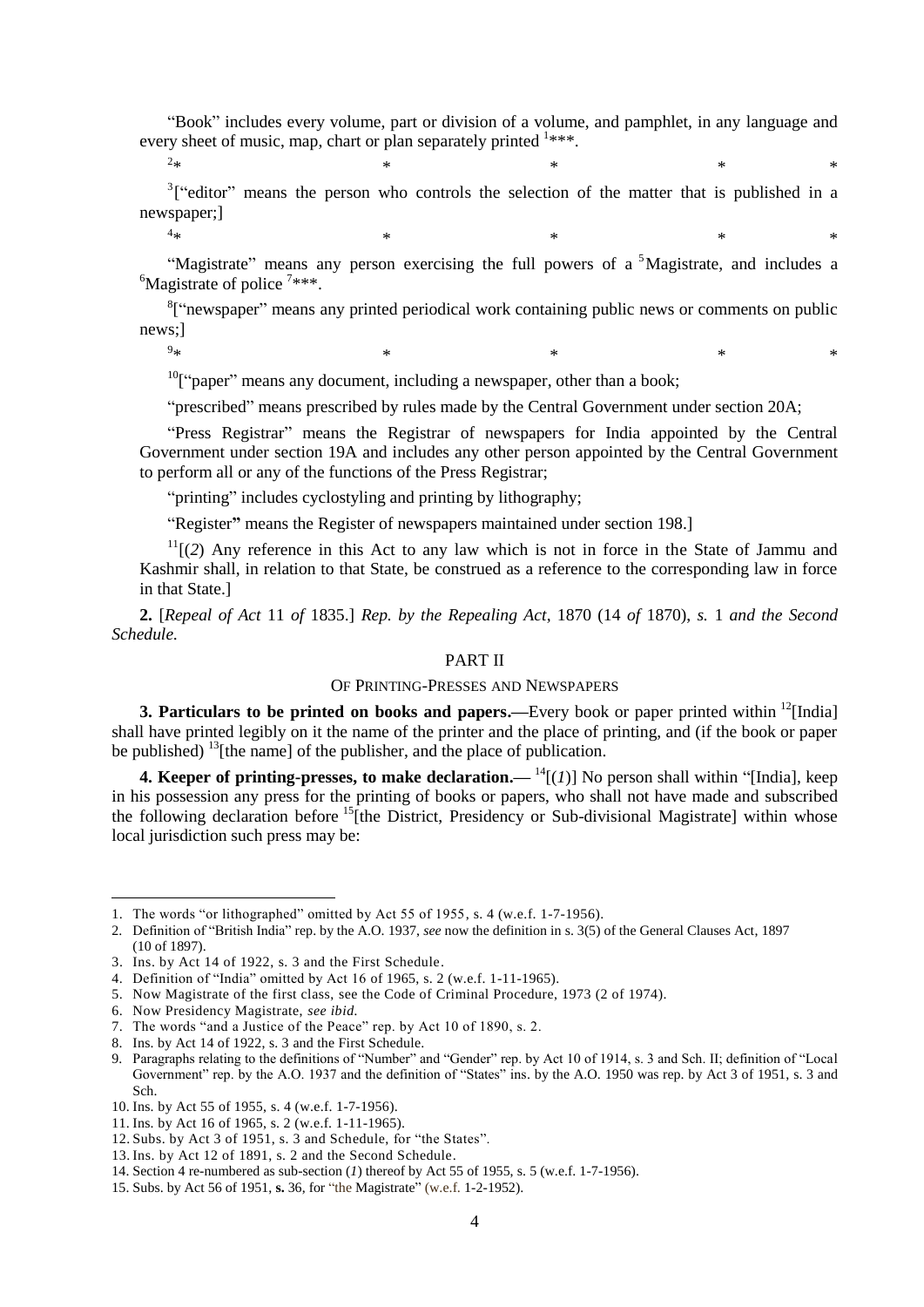"I, A. B., declare that I have a press for printing at,—"

And this last blank shall be filled up with a true and precise description of the place where such press may be situate.

 $\frac{1}{2}$  (2) As often as the place where a press is kept is changed, a new declaration shall be necessary:

Provided that where the change is for a period not exceeding sixty days and the place where the press is kept after the change is within the local jurisdiction of the Magistrate referred to in sub-section  $(I)$ , no new declaration shall be necessary if—

(*a*) a statement relating to the change is furnished to the said Magistrate within twenty-four hours thereof; and

(*b*) the keeper of the press continues to be the same.]

**5. Rules as to publication of newspapers.** —No <sup>2</sup>[newspaper] shall be published in <sup>3</sup>[India] except except in conformity with the rules hereinafter laid down:

 $^{4}$ [(*1*) Without prejudice to the provisions of section 3, every copy of every such newspaper shall contain the names of the owner and editor thereof printed clearly on such copy and also the date of its publication.]

 $<sup>5</sup>[(2)]$  The printer and the publisher of every such <sup>6</sup>[newspaper] shall appear <sup>7</sup>[in person or by agent</sup> authorised in this behalf in accordance with rules made under section 20, before a District, Presidency or Sub-divisional Magistrate within whose local jurisdiction such newspaper shall be printed or published <sup>8\*\*\*</sup>] and shall make and subscribe, in duplicate, the following declaration:

"I, A. B., declare that I am the printer (or publisher, or printer and publisher) of the  $\delta$ [newspaper] 9 [and to be printed or published, or to be printed and published], as the case may be at**—**."

And the last blank in this form of declaration shall be filled up with a true and precise account of the premises where the printing or publication is conducted.

 $^{10}$ [(2A) Every declaration under rule (2) shall specify the title of the newspaper, the language in which it is to be published and the periodicity of its publication and shall contain such other particulars as may be prescribed.]

 $11$ [(2B) Where the printer or publisher of a newspaper making a declaration under rule (2) is not the owner thereof, the declaration shall specify the name of the owner and shall also be accompanied by an authority in writing from the owner authorising such person to make and subscribe such declaration.

(*2C*) A declaration in respect of a newspaper made under rule (*2*) and authenticated under section 6 shall be necessary before the newspaper can be published.

(*2D*) Where the title of any newspaper or its language or the periodicity of its publication is changed, the declaration shall cease to have e ffect and a new declaration shall be necessary before the publication of the newspaper can be continued.

<sup>1.</sup> Added by Act 55 of 1955, s. 5 (w.e.f. 1-7-1956).

<sup>2.</sup> Subs. by Act 14 of 1922, s. 3 and the First Schedule, for "printed periodical work containing public news or comments on public news,".

<sup>3.</sup> Subs. by Act 3 of 1951, s. 3 and Schedule, for "the States".

<sup>4</sup> Subs. by Act 26 of 1960, s. 2, for rule (*1*) (w.e.f. 1-10-1960) which was ins. by Act 14 of 1922, s. 3 and the First Schedule.

<sup>5.</sup> Rule (*1*) re-numbered as rule (*2*) by Act 14 of 1922, s. 3 and the First Schedule.

<sup>6.</sup> Subs. by s. 2 and the First Schedule, *ibid*., for "periodical work".

<sup>7.</sup> Subs. by s. 3 and the First Schedule, *ibid.,* for "periodical work".

<sup>8.</sup> The words ", or such printer or publisher resides," omitted by Act 26 of 1960, s. 2 (w.e.f. 1-10-1960).

<sup>9.</sup> Subs. by Act 55 of 1955, s. 6, for certain words (w.e.f. 1-7-1956).

<sup>10.</sup> Ins. by s. 6, *ibid.*

<sup>11.</sup> Ins. by Act 26 of 1960, s. 2 (w.e.f. 1-10-1960).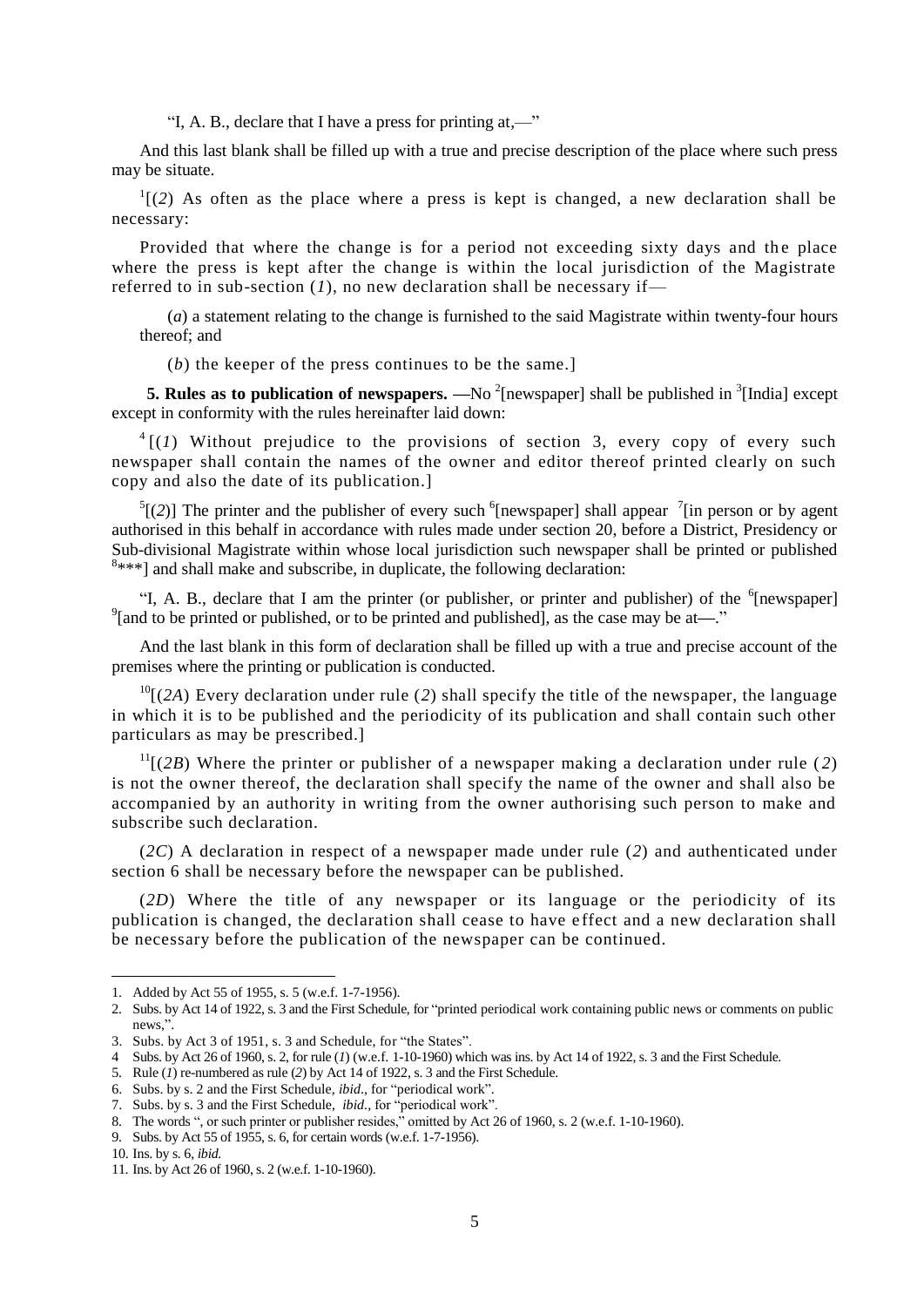(*2E*)As often as the ownership of a newspaper is changed, a new declaration shall be necessary.]

 $\frac{1}{3}$  (3) As often as the place of printing or publication is changed, a new declaration shall be necessary:

<sup>2</sup>[Provided that where the change is for a period not exceeding thirty days and the place of printing or publication after the change is within the local jurisd iction of the Magistrate referred to in rule (*2*), no new declaration shall be necessary if—

(*a*) a statement relating to the change is furnished to the said Magistrate within twenty-four hours thereof; and

(*b*) the printer or publisher or the printer and publisher of the newspaper continues to be the same.]

 $3[(4)$  As often as the printer or the publisher who shall have made such declaration as is aforesaid shall leave India for a period exceeding ninety days or where such printer or publisher is by infirmity or otherwise rendered incapable of carrying out his duties for a period exceeding ninety days in circumstances not involving the vacation of his appointment, a new declaration shall be necessary.]

 $2^{2}$ [(5) Every declaration made in respect of a newspaper shall be void, where the newspaper does not commence publication—

 $(a)$  within six weeks  $\frac{4}{1}$  of the authentication of the declaration under section 6], in the case of a newspaper to be published once a week or oftener; and

 $(b)$  within three months  ${}^{4}$  [of the authentication of the declaration under section 6], in the case of any other newspaper,

and in every such case, a new declaration shall be necessary before the newspaper can be published.

(*6*) Where, in any period of three months, any daily, tri-weekly, biweekly, weekly or fortnightly newspaper publishes issues the number of which is less than half of what should have been published in accordance with the declaration made in respect thereof, the declaration shall cease to have effect and a new declaration shall be necessary before the publication of the newspaper can be continued.

(*7*) Where any other newspaper has ceased publication for a period, exceeding twelve, months, every declaration made in respect thereof shall cease to have effect, and a new declaration shall be necessary before the newspaper can be republished.

(*8*) Every existing declaration in respect of a newspaper shall be cancelled by the Magistrate before whom a new declaration is made and subscribed in respect of the same]:

<sup>5</sup>[Provided that no person  $6$ [who does not ordinarily reside in India, or] who has not attained majority in accordance with the provisions of the Indian Majority Act, 1875 (19 of 1875), or of the law to which he is subject in respect of the attainment of majority, shall be permitted to make the declaration prescribed by this section, nor shall any such person edit a newspaper.]

<sup>1.</sup> Rule (*2*) re-numbered as rule (*3*) by Act 14 of 1922, s. 3 and the First Schedule.

<sup>2.</sup> Ins. by Act 55 of 1955, s. 6 (w.e.f. 1-7-1956).

<sup>3.</sup> Subs. by Act 26 of 1960, s. 2 for rule (4) (w.e.f. 1-10-1960) which had been re-numbered for the original rule (*3*) by Act 14 of 1922, s. 3 and the First Schedule.

<sup>4.</sup> Subs. by s. 2, *ibid.* for "of the declaration" (w.e.f. 1-10-1960).

<sup>5.</sup> Ins. by Act 14 of 1922, s. 3 and the First Schedule.

<sup>6.</sup> Ins. by Act 26 of 1960, s. 2 (w.e.f. 1-10-1960).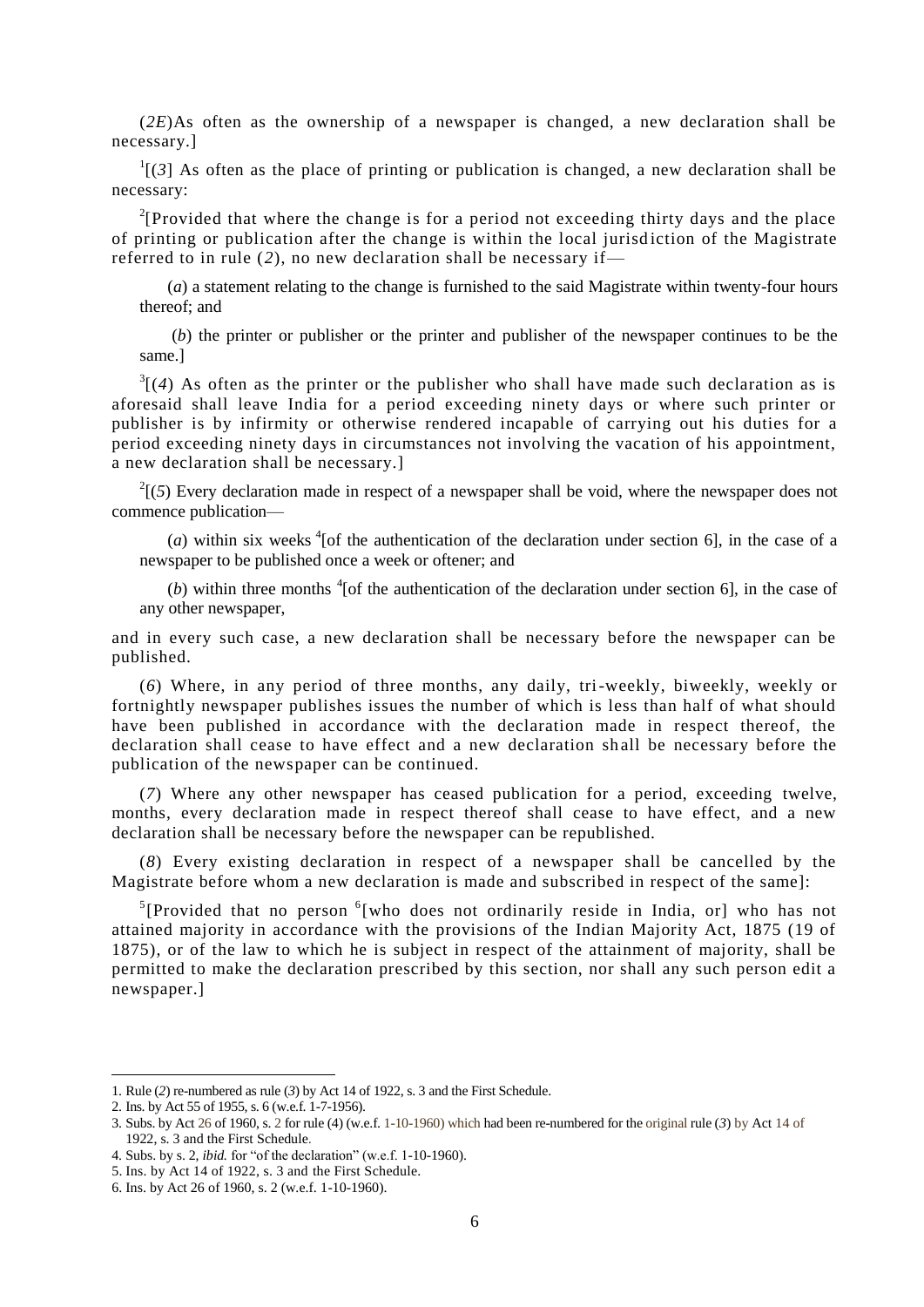<sup>1</sup>[5A. Keepers of printing-presses and printers and publishers of newspapers in Jammu and Kashmir to make and subscribe fresh declarations within specified **period.—**(*1*) No person who has made and subscribed a declaration in respect of any press under section 4 of the Jammu and Kashmir State Press and Publications Act, S. 1989 (Jammu and Kashmir Act No. I of S. 1989) shall keep the press in his possession for the printing of books or papers<sup>2</sup> [after the 31st day of December, 1968 unless before the expiry of that date], he makes and subscribes a fresh declaration in respect of that press under section 4 of this Act.

(*2*) Every person who has subscribed to any declaration in respect of a newspaper under section 5 of the Jammu and Kashmir State Press and Publications Act, S. 1989, Jammu and Kashmir Act, No. I S. 1 shall cease to be the editor, printer or publisher of the newspaper mentioned in such declaration <sup>2</sup> [after the 31st day of December, 1968, unless before the expiry of that date] he makes and subscribes a fresh declaration in respect of that newspaper under rule *(2)* of the rules laid down in section 5 of this Act.]

**6. Authentication of declaration.—**Each of the two originals of every declaration so made and subscribed as is aforesaid, shall be authenticated by the signature and official seal of the Magistrate before whom the said declaration shall have been made:

 $3$ [Provided that where any declaration is made and subscribed under section 5 in respect of a newspaper, the declaration shall not, save in the case of newspapers owned by the same person, be so authenticated unless the Magistrate  ${}^{4}$ [is, on inquiry from the Press Registrar, satisfied] that the newspaper proposed to be published does not bear a title which is the same as, or similar to that of any other newspaper published either in the same language or in the same State.]

**Deposit.—**One of the said originals shall be deposited among the records of the office of the Magistrate, and the other shall be deposited among the records of the High Court of Judicature, or <sup>5</sup>[other principal Civil Court of original jurisdiction for the place where] the said declaration shall have been made.

**Inspection and supply of copies.—**The Officer-in-charge of each original shall allow any person to inspect that original on payment of a fee of one rupee, and shall give to any person applying a copy of the said declaration, attested by the seal of the Court which has the custody of the original, on payment of a fee of two rupees.

<sup>6</sup>[A copy of the declaration attested by the official seal of the Magistrate, or a copy of the order refusing to authenticate the declaration, shall be forwarded as soon as possible to the person making and subscribing the declaration and also to the Press Registrar.]

**7. Office copy of declaration to be** *prima facie* **evidence.—**In any legal proceeding whatever, as well civil as criminal, the production of a copy of such declaration as is aforesaid, attested by the seal of some Court empowered by this Act to have the custody of such declarations, <sup>7</sup>[or, in the case of the editor, editor, a copy of the newspaper containing his name printed on it as that of the editor] shall be held (unless the contrary be proved) to be sufficient evidence, as against the person whose name shall be subscribed to such declaration,  $\frac{7}{1}$  or printed on such newspaper, as the case may be] that the said person was printer or publisher, or printer and publisher (according as the words of the said declaration may be)

<sup>1.</sup> Ins. by Act 16 of 1965, s. 3 (w.e.f. 1-10-1965).

<sup>2.</sup> Subs. by Act 30 of 1968, s. 2, for certain words, brackets and figures (retrospectively).

<sup>3.</sup> Ins. by Act 55 of 1955, s. 7 (w.e.f. 1-7-1956).

<sup>4.</sup> Subs. by Act 26 of 1960, s. 3, for certain words (w.e.f. 1-10-1960).

<sup>5.</sup> Subs. by Act 10 of 1890, s. 3, for certain words.

<sup>6.</sup> Subs. by Act 26 of 1960, s. 3, for the fourth paragraph (w.e.f. 1-10-1960) which was ins, by Act 55 of 1955, s. 7 (w.e.f. 1-7-1956).

<sup>7.</sup> Ins. by Act 14 of 1922, s. 3 and the First Schedule.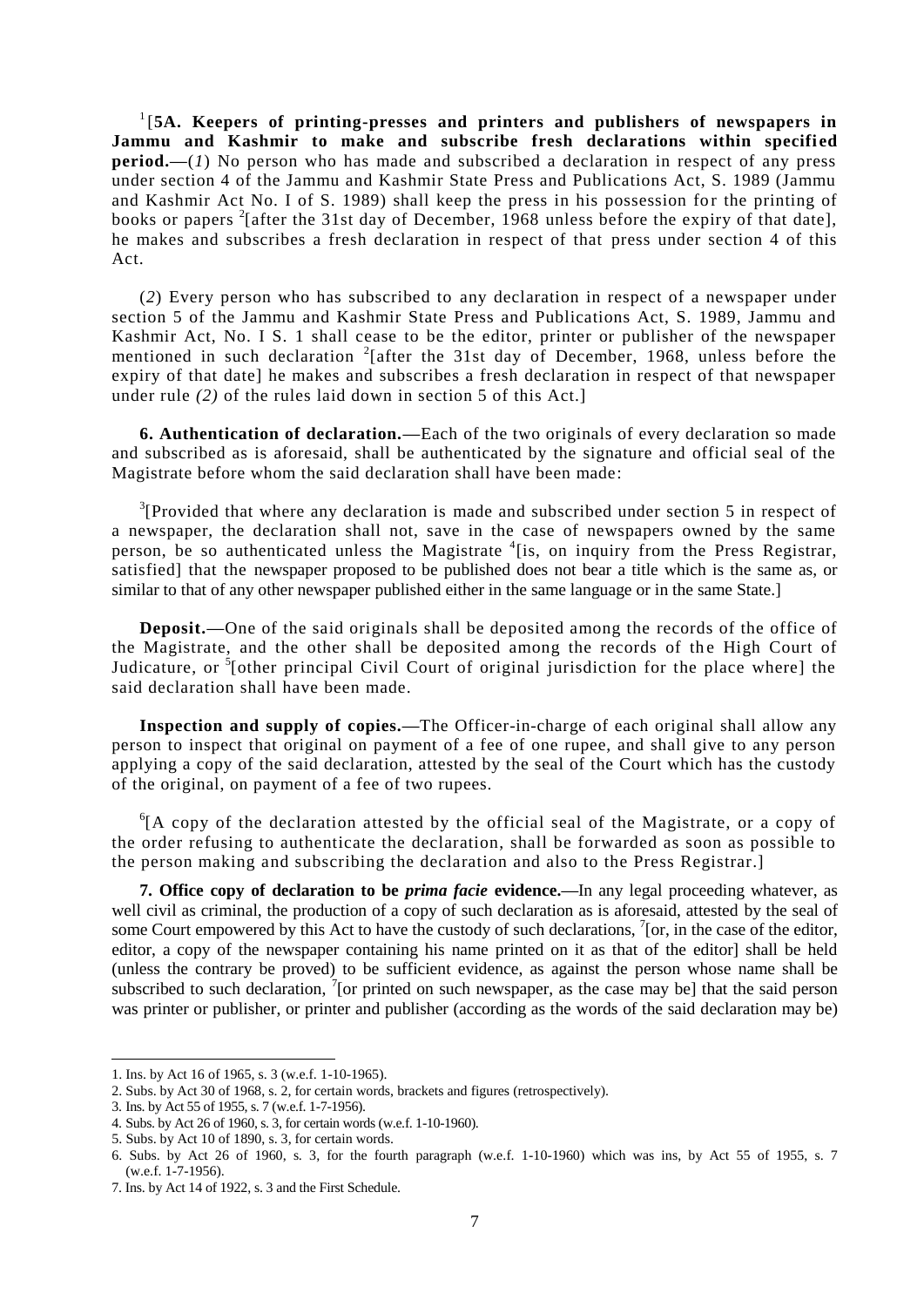of every portion of every <sup>1</sup>[newspaper] whereof the title shall correspond with the title of the <sup>1</sup>[newspaper] mentioned in the declaration, <sup>2</sup>[or the editor of every portion of that issue of the newspaper of which a copy is produced].

**8. New declaration by persons who have signed a declaration and subsequently ceased to be printers or publishers.**—<sup>3</sup>[If any person has subscribed to any declaration in respect of a newspaper under section 5 and the declaration has been authenticated by a Magistrate under section 6 and subsequently that person ceases to be the printer or publisher of the newspaper mentioned in such declaration, he shall appear before any District, Presidency or Sub-divisional Magistrate, and make and subscribe in duplicate the following declaration:—

"I, A. B., declare that I have ceased to be the printer or publisher or printer and publisher of the newspaper entitled **—**".]

**Authentication and fling.—**Each original of the latter declaration shall be authenticated by the signature and seal of the Magistrate before whom the said latter declaration shall have been made, and one original of the said latter declaration shall be filed alongwith each original of the former declaration.

Inspection and supply of copies.—The Officer-in-charge of each original of the latter declaration shall allow any person applying to inspect that original on payment of a fee of one rupee, and shall give to any person applying a copy of the said latter declaration, attested by the seal of the Court having custody of the original, on payment of a fee of two rupees.

Putting copy in evidence.—In all trials in which a copy, attested as is aforesaid, of the former declaration shall have been put in evidence, it shall be lawful to put in evidence a copy, attested as is aforesaid, of the latter declaration, and the former declaration shall not be taken to be evidence that the declaration was, at any period subsequent to the date of the latter declaration, printer or publisher of the <sup>1</sup>[newspaper] therein mentioned.

<sup>4</sup>[A copy of the latter declaration attested by the official seal of the Magistrate shall be forwarded to the Press Registrar.]

2 [**8A. Person whose name has been incorrectly published as editor may make a declaration before a Magistrate.—If** any person, whose name has appeared as editor on a copy of a newspaper, claims that he was not the editor of the issue on which his name has so appeared, he may, within two weeks of his becoming aware that his name has been so published, appear before a District, Presidency or Sub-divisional Magistrate and make a declaration that his name was incorrectly published in that issue as that of the editor thereof, and if the Magistrate after making such inquiry or causing such inquiry to be made as he may consider necessary is satisfied that such declaration is true, he shall certify accordingly, and on that certificate being given the provisions of section 7 shall not apply to that person in respect of that issue of the newspaper.

The Magistrate may extend the period allowed by this section in any case where he is satisfied that such person was prevented by sufficient cause from appearing and making the declaration within that period.]

<sup>5</sup>[8B. Cancellation of declaration.—If, on an application made to him by the Press Registrar or any other person or otherwise, the Magistrate empowered to authenticate a declaration under this Act, is of opinion that any declaration made in respect of a newspaper should be cancelled, he may, after giving the person concerned an opportunity of showing cause against the action proposed to be taken, hold an inquiry into the matter and if, after considering the cause, if any, shown by such person and after giving him an opportunity of being heard, he is satisfied that—

<sup>1.</sup> Subs. by Act 14 of 1922, s. 3 and the First Schedule, *ibid.,* for "periodical work".

<sup>2.</sup> Ins. by s. 3 and the First Schedule, *ibid*.

<sup>3.</sup> Subs. by Act 55 of 1955, s. 8, for the first paragraph (w,e.f. 1-7-1956).

<sup>4.</sup> Ins. by s. 8, *ibid.* (w.e.f. 1-7-1956).

<sup>5.</sup> Ins. by Act 26 of 1960, s. 4 (w.e.f. 1-10-1960).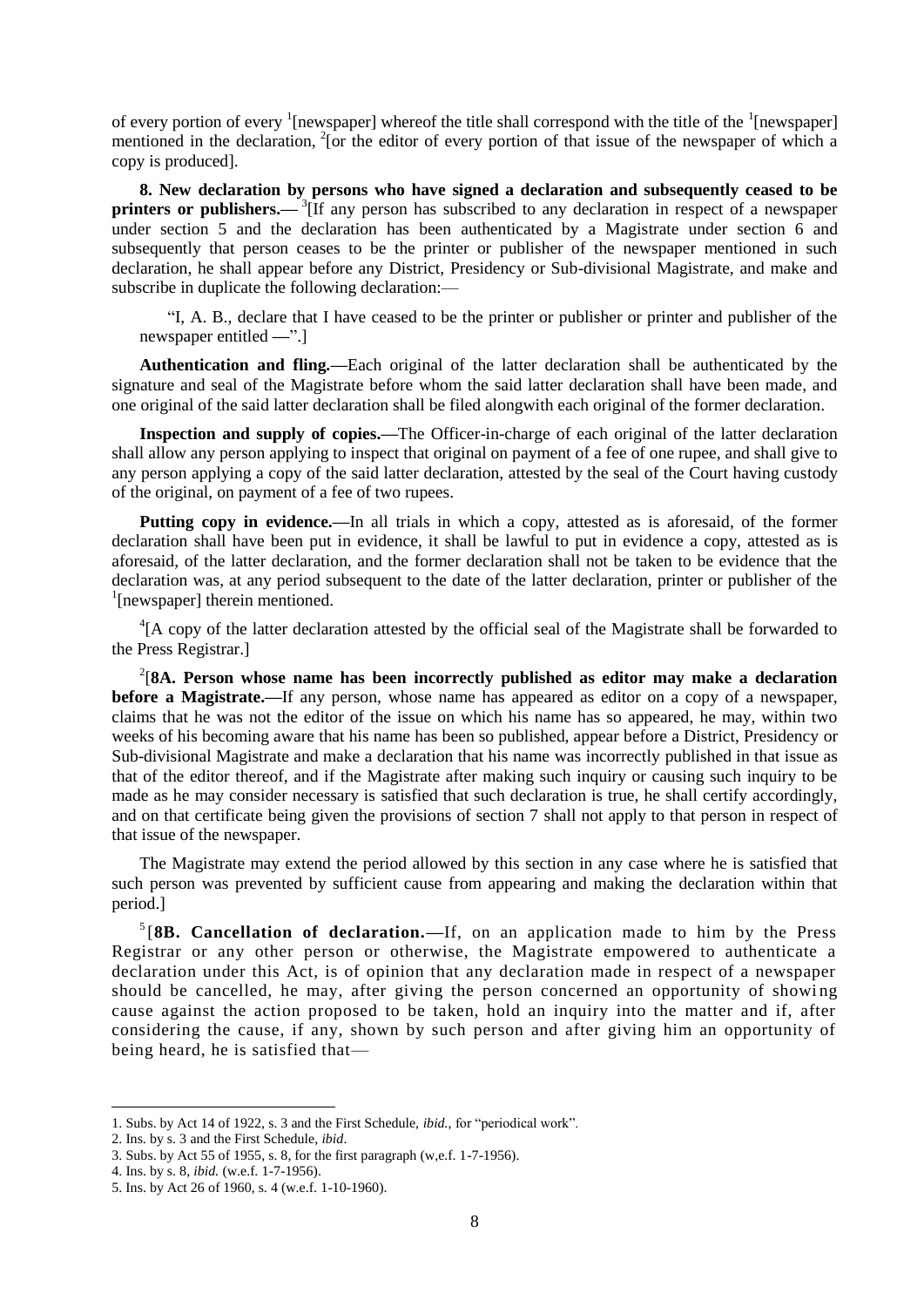(*i*) the newspaper, in respect of which the declaration has been made is being published in contravention of the provisions of this Act or rules made thereunder; or

(*ii*) the newspaper mentioned in the declaration bears a title which is the same as, or similar to, that of any other newspaper published either in the same language or in the same State; or

(*iii*) the printer or publisher has ceased to be the printer or publisher of the newspaper mentioned in such declaration; or

(*iv*) the declaration was made on false representation or on the concealment of any material fact or in respect of a periodical work which is not a newspaper;

the Magistrate may, by order, cancel the decl aration and shall forward as soon as possible a copy of the order to the person making or subscribing the declaration and also to the Press Registrar.

**8C. Appeal.—** (*1*) Any person aggrieved by an order of a Magistrate refusing to authenticate a declaration under section 6 or cancelling a declaration under section 8B may, within sixty days from the date on which such order is communicated to him, prefer an appeal to the Appellate Board to be called the Press and Registration Appellate Board <sup>1</sup>[consisting of a Chairman and another member to be nominated by the Press Council of India, established under section 4 of the Press Council Act, 1978 (37 of 1978), from among its members]:

Provided that the Appellate Board may entertain an appeal after the expiry of the said period, if it is satisfied that the appellant was prevented by sufficient cause from preferring the appeal in time.

(*2*) On receipt of an appeal under this section, the Appellate Board may, after calling for the records from the Magistrate and after making such further inquiries as it thinks fit, confirm, modify or set aside the order appealed against.

(*3*) Subject to the provisions contained in sub-section (*2*), the Appellate Board may, by order, regulate its practice and procedure.

(*4*) The decision of the Appellate Board shall be final.]

# 2 [PART III

## DELIVERY OF BOOKS

**9. Copies of books printed after commencement of Act to be delivered** *gratis to*  **Government.**—Printed  $3***$  copies of the whole of every book which shall be printed  $4***$  in <sup>4</sup>[India] after this Act shall come into force, together with all maps, prints or other engravings belonging thereto, finished and coloured in the same manner as the best copies of the same, shall, notwithstanding any agreement (if the book be published) between the printer and publisher thereof, be delivered by the printer at such place and to such officer as the State Government shall, by notification in the Official Gazette, from time to time direct, and free of expense to the Government, as follows, that is to say :—

(*a*) in any case, within one calendar month after the day on which any such book shall first be delivered out of the press, one such copy, and

(*b*) if within one calendar year from such day the State Government shall require the printer to deliver other such copies not exceeding two in number, then within one calendar month after the day

<sup>1.</sup> Subs. by Act 37 of 1978, s. 27, for certain words.

<sup>2.</sup> Subs. by Act 10 of 1890, s. 4, for Part III.

<sup>3</sup> The words "or lithographed" omitted by Act 55 of 1955, s. 9 (w.e.f. 1-7-1956).

<sup>4.</sup> Subs. by Act 3 of 1951, s. 3 and the Schedule, for "the States".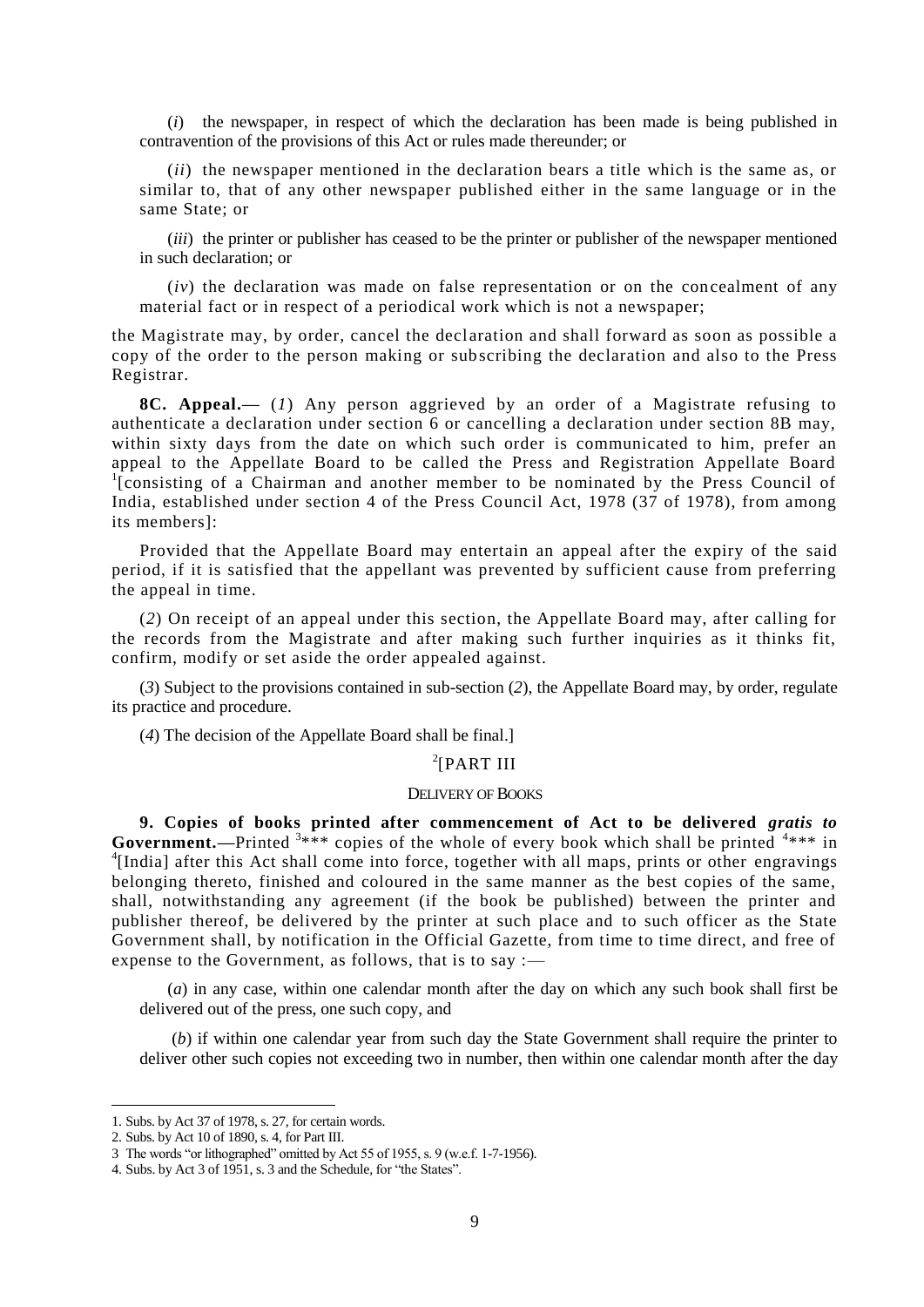on which any such requisition shall be made by the State Government on the printer, another such copy, or two other such copies, as the State Government may direct,

the copies so delivered being bound, sewed or stitched together and upon the best paper on which any copies of the book shall be printed  $1***$ .

The publisher or other person employing the printer shall, at a reasonable time before the expiration of the said month, supply him with all maps, prints and engravings finished and coloured as aforesaid, which may be necessary to enable him to comply with the requirements aforesaid.

Nothing in the former part of this section shall apply to—

(*i*) any second or subsequent edition of a book in which edition no additions or alterations either in the letter-press or in the maps, prints or other engravings belonging to the book have been made, and a copy of the first or some preceding edition of which book has been delivered under this Act, or

 $(ii)$  any <sup>2</sup> [newspaper] published in conformity with the rules laid down in section 5 of this Act.

**10. Receipt for copies delivered under section 9.—**The officer to whom a copy of a book is delivered under the last foregoing section shall give to the printer a receipt in writing therefor.

**11. Disposal of copies delivered under section 9.—**The copy delivered pursuant to clause (*a*) of the first paragraph of section 9 of this Act shall be disposed of as the State Government shall from time to time determine.

Any copy or copies delivered pursuant to clause (*b*) of the said paragraph shall be <sup>3</sup>[transmitted to the Central Government].]

4 **[11A. Copies of newspapers printed in India to be delivered** *gratis* **to Government.—**The printer of every newspaper in <sup>5</sup>[India] shall deliver at such place and to such officer as the State Government may, by notification in the Official Gazette, direct, and free of expense to the Government, two copies of each issue of such newspaper as soon as it is published.]

<sup>6</sup>[11B. Copies of newspapers to be delivered to Press Registrar.—Subject to any rules that may be be made under this Act, the publisher of every newspaper in India shall deliver free of expense to the Press Registrar one copy of each issue of such newspaper as soon as it is published.]

## **PARTIV**

### **PENALTIES**

**12. Penalty for printing contrary to rule in section 3.—**Whoever shall print or publish any book or paper otherwise than in conformity with the rule contained in section 3 of this Act, shall, on conviction before a Magistrate, be punished by fine not exceeding  $\frac{7}{1}$  [two thousand] rupees, or by simple imprisonment for a term not exceeding  $\frac{8}{3}$ [six months], or by both.

**13. Penalty for keeping press without making declaration required by section 4.—**Whoever shall keep in his possession any such press as aforesaid, <sup>9</sup>[in contravention of any of the provisions provisions contained in section 4 of this Act], shall, on conviction before a Magistrate, be punished

<sup>1.</sup> The words "or lithographed" omitted by Act 55 of 1955, s. 9. (w.e.f. 1-7-1956).

<sup>2.</sup> Subs. by Act 14 of 1922, s. 3 and the First Schedule, for "periodical work".

<sup>3.</sup> Subs. by the A.O. 1948, for certain words.

<sup>4.</sup> Ins. by Act 14 of 1922, s. 3 and the First Schedule.

<sup>5.</sup> Subs. by Act 3 of 1951, s. 3 and the Schedule, for "the States".

<sup>6.</sup> Ins. by Act 55 of 1955, s. 10 (w.e.f. 1-7-1956).

<sup>7.</sup> Subs. by Act 14 of 1922, s. 3 and the First Schedule, for "five thousand".

<sup>8.</sup> Subs. by s. 3 and the First Schedule, *ibid.,* for "two years".

<sup>9.</sup> Subs. by Act 55 of 1955, s. 11, for "without making such a declaration as is required by section 4 of this Act" (w.e.f. 1-7-1956).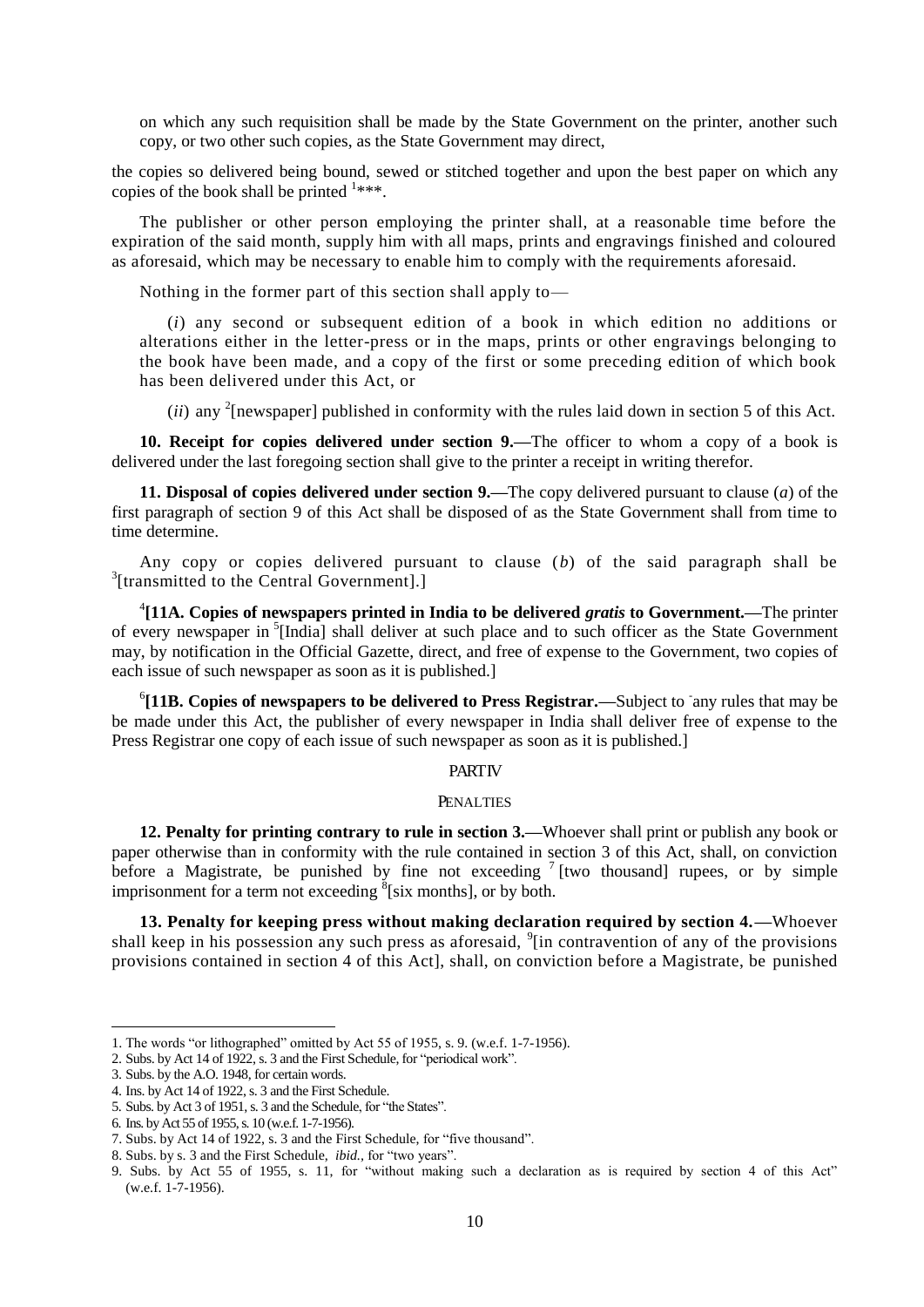by fine not exceeding  $\frac{1}{2}$  [two thousand] rupees, of by simple imprisonment for a term not exceeding  $2$ [six months], or by both.

14. Punishment for making false statement.—Any person who shall, in making <sup>3</sup>[any declaration or or other statement] under the authority of this Act, make a statement which is false, and which he either knows or believes to be false, or does not believe to be true, shall, on conviction before a Magistrate, be punished by fine not exceeding <sup>1</sup>[two thousand] rupees, and imprisonment for a term not exceeding <sup>2</sup>[six months].

**15. Penalty for printing or publishing newspaper without conforming to rules.**— $\frac{4}{1}$ Whoever shall  $5$  [edit], print or publish any  $6$  [newspaper] without conforming to the rules hereinbefore laid down, or whoever shall  ${}^{5}$ [edit], print or publish, or shall cause to be  ${}^{5}$ [edited], printed or published, any <sup>7</sup>[newspaper], knowing that the said rules have not been observed with respect to  ${}^{8}$ [that newspaper], shall, on conviction before a Magistrate, be punished with fine not exceeding  $\frac{1}{1}$  [two thousand] rupees, or imprisonment for a term not exceeding  $\frac{2}{1}$ [six months] or both.

 $^{9}$ [(2) Where an offence is committed in relation to a newspaper under sub-section (*1*), the the Magistrate may, in addition to the punishment imposed under the said sub -section, also cancel the declaration in respect of the newspaper.]

<sup>10</sup>[**15A. Penalty for failure to make a declaration under section 8.—**If any person who has ceased to be a printer or publisher of. any newspaper fails or neglects to make a declaration in compliance with section 8, he shall, on conviction before a Magistrate, be punishable by fine not exceeding two hundred rupees.]

<sup>11</sup>**[16. Penalty for not delivering books or not supplying printer with maps.—**If any printer of any such book as is referred to in section 9 of this Act shall neglect to deliver copies of the same pursuant to that section, he shall for every such default forfeit to the Government such sum not exceeding fifty rupees as a Magistrate having jurisdiction in the place where the book was printed may, on the application of the officer to whom the copies should have been delivered or of any person authorised by that officer in this behalf, determine to be in the circumstances a reasonable penalty for the default, and, in addition to such sum, such further sum as the Magistrate may determine to be the value of the copies which the printer ought to have delivered.

If any publisher or other person employing any such printer shall neglect to supply him, in the manner prescribed in the second paragraph of section 9 of this Act, with the maps, prints or engravings which may be necessary to enable him to comply with the provisions of that section, such publisher or other person shall for every such default forfeit to the Government such sum not exceeding fifty rupees as such a Magistrate as aforesaid may, on such an application as aforesaid, determine to be in the circumstances a reasonable penalty for the default, and, in addition to such sum, such further sum as the Magistrate may determine to be the value of the maps, prints or engravings which such publisher or other person ought to have supplied.]

<sup>1.</sup> Subs. by Act 14 of 1922, s. 3 and the First Schedule, for "five thousand".

<sup>2.</sup> Subs. by s. 3 and the First Schedule, *ibid.,* for "two years".

<sup>3.</sup> Subs. by Act 55 of 1955 s. 12, for "any declaration" (w.e.f. 1-7-1956).

<sup>4.</sup> Section 15 re-numbered as sub-section (*1*) of that section by Act 26 of 1960, s. 5 (w.e.f. 1-10-1960).

<sup>5.</sup> Ins. by Act 14 of 1922, s. 3 and the First Schedule.

<sup>6.</sup> Subs. by s. 3 and the First Schedule, *ibid.,* for "such periodical work as is hereinbefore described,".

<sup>7.</sup> Subs, by s, 3 and the First Schedule, *ibid.,* for "such periodical work,"

<sup>8.</sup> Subs. by s. 3 and the First Schedule, *ibid.,* for "that work ,".

<sup>9.</sup> Ins. by Act 26 of 1960, s. 5 (w.e.f. 1-10-1960).

<sup>10.</sup> Ins. by Act 55 of 1955, s. 13 (w.e.f. 1-7-1956).

<sup>11.</sup> Subs. by Act 10 of 1890, s. 5, for sections 16 and 17.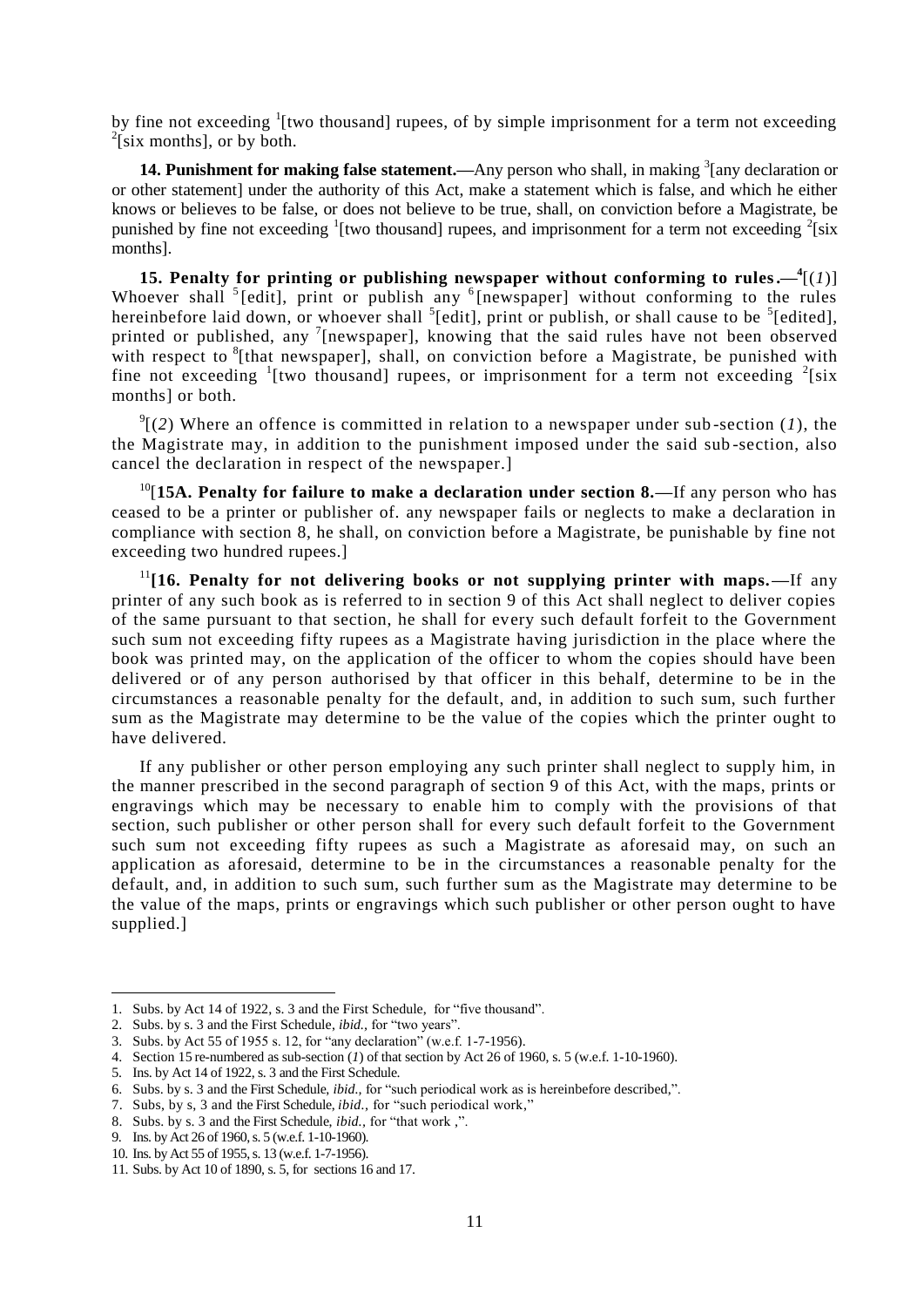1 [**16A. Penalty for failure to supply copies of newspapers** *gratis* **to Government.—**If any any printer of any newspaper published in  $2$ [India] neglects to deliver copies of the same in compliance with section 11A, he shall, on the complaint of the officer to whom copies should have been delivered or of any person authorised by that officer in this behalf, be punishable, on conviction by a Magistrate having jurisdiction in the place where the newspaper was printed, with fine which may extend to fifty rupees for every default.]

3 [**16B. Penalty for failure to supply copies of newspapers to Press Registrar.—**If any publisher of any newspaper published in India neglects to deliver copies of the same in compliance with section 11 B, he shall, on the complaint of the Press Registrar, be punishable, on conviction by a Magistrate having jurisdiction in the place where the newspaper was printed, by fine which may extend to fifty rupees for every default.]

**17. Recovery of forfeitures and disposal thereof and of fines.—**Any sum forfeited to the Government under <sup>4</sup>[section 16] may be recovered, under the warrant of the Magistrate determining the sum, or of his successor in office, in the manner authorised by the <sup>5</sup>Code of Criminal Procedure (10 of 1882) for the time being in force, and within the period prescribed by the Indian Penal Code (45 of 1860), for the levy of a fine.

 $6<sub>3k</sub>$  $*$   $*$   $*$   $*$   $*$   $*$   $*$   $*$ 

### PART V

## REGISTRATION OF BOOKS

**18. Registration of memoranda of books.—**There shall be kept at such office, and by such officer as the State Government shall appoint in this behalf, a book to be called a Catalogue of Books printed in  $2$ [India], wherein shall be registered a memorandum of every book which shall have been delivered <sup>7</sup>[pursuant to clause (*a*) of the first paragraph of section 9] of this Act. Such memorandum shall (so far as may be practicable) contain the following particulars (that is to say) :—

(*1*) the title of the book and the contents of the title-page, with a translation into English of such title and contents, when the same are not in the English language;

- (*2*) the language in which the book is written;
- (*3*) the name of the author, translator or editor of the book or any part thereof;
- (*4*) the subject;
- (*5*) the place of printing and the place of publication;
- (*6*) the name or firm of the printer and the name or firm of the publisher;
- (*7*) the date of issue from the press or of the publication;
- (*8*) the number of sheets, leaves or pages;
- (*9*) the size;

- (*10*) the first, second or other number of the edition;
- (*11*) the number of copies of which the edition consists;
- $(12)$  whether the book is printed <sup>8</sup>[cyclostyled or lithographed];
- (*13*) the price at which the book is sold to the public; and

<sup>1.</sup> Ins. by Act 14 of 1922, s. 3 and the First Schedule.

<sup>2.</sup> Subs. by Act 3 of 1951, s. 3 and the Schedule, for "the States".

<sup>3.</sup> Ins. by Act 55 of 1955, s. 14 (w.e. f. 1-7-1956).

<sup>4.</sup> Subs. by Act 11 of 1923, s. 2 and the First Schedule, for "the last foregoing section".

<sup>5.</sup> *See* now the Code of Criminal Procedure, 1973 (2 of 1974).

<sup>6.</sup> The second paragraph of section 17 rep. by the A.O. 1937.

<sup>7.</sup> Subs. by Act 10 of 1890, s. 6, for "pursuant to section 9".

<sup>8</sup> Subs. by Act 55 of 1955, s. 15, for "or lithographed" (w.e.f. 1-7-1956).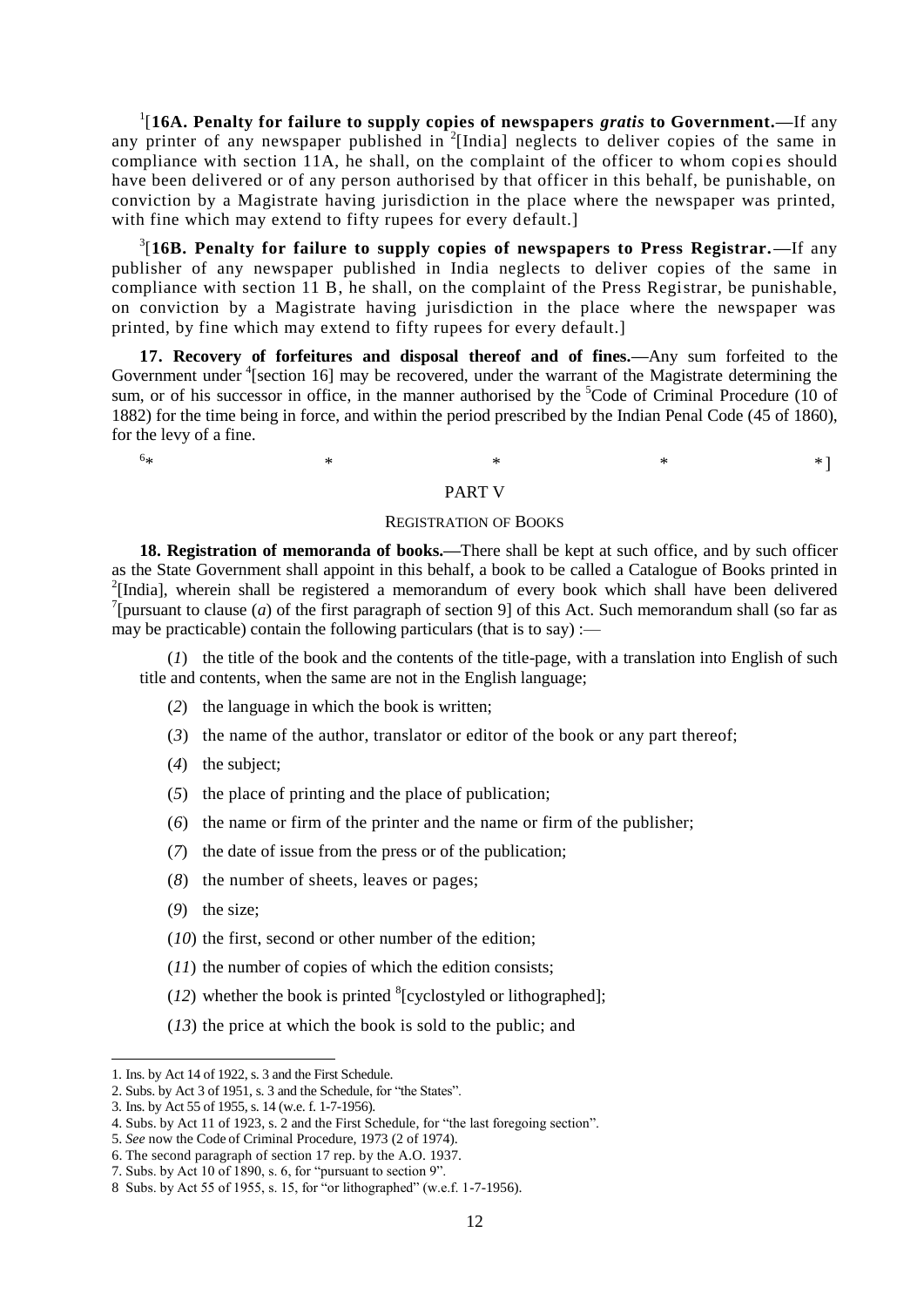(*14*) the name and residence of the proprietor of the copyright or of any portion of such copyright.

Such memorandum shall be made and registered in the case of each book as soon as practicable after the delivery of the <sup>1</sup>[copy thereof pursuant to clause (*a*) of the first paragraph of section 9] <sup>2\*\*\*</sup>.  $^{2}$ \*\*\*.

**19. Publication of memoranda registered.—**The memoranda registered during each quarter in the said Catalogue shall be published in the Official Gazette, as soon as may be after the end of such quarter, and a copy of the memoranda so published shall be sent  $3* * *$  to the Central Government<sup>4\*\*\*</sup>.

# 5 [PART VA

## REGISTRATION OF NEWSPAPERS

**19A. Appointment of Press Registrar and other officers.—**The Central Government may appoint a Registrar of newspapers for India and such other officers under the general superintendence and control of the Press Registrar as may be necessary for the purpose of performing the functions assigned to them by or under this Act, and may, by general or special order, provide for the distribution or allocation of functions to be performed by them under this Act.

**19B. Register of newspapers**.—(*1*) The Press Registrar shall maintain in the prescribed manner a Register of newspapers.

(*2*) The Register shall, as far as may be practicable, contain the following p articulars about every newspaper published in India, namely:—

- (*a*) the title of the newspaper;
- (*b*) the language in which the newspaper is published;
- (*c*) periodicity of the publication of the newspaper;
- (*d*) the name of the editor, printer and publisher of the newspaper;
- (*e*) the place of printing and publication;
- (*f*) the average number of pages per week;
- (*g*) the number of days of publication in the year;

(*h*) the average number of copies printed, the average number of copies sold to the public and the average number of copies distributed free to the public, the average being calculated with reference to such period as may be prescribed;

(*i*) retail selling price per copy;

(*j*) the names and addresses of the owners of the newspaper and such other particulars relating to ownership as may be prescribed;

(*k*) any other particulars which may be prescribed.

(*3*) On receiving information from time to time about the aforesaid particulars, the Press Registrar shall cause relevant entries to be made in the Register and may make such necessary alterations or corrections therein as may be required for keeping the Register up -to-date.

**19C. Certificates of registration.—**On receiving from the Magistrate under section 6 a copy of the declaration in respect of a newspaper  $6$  and on the publication of such newspaper,

4. The word "respectively" omitted, *ibid.*

<sup>1.</sup> Subs. by Act 10 of 1890, s. 6, for "copies thereof in manner aforesaid".

<sup>2.</sup> Last sentence of section 18 rep. by Act 3 of 1914, s. 15 and the Second Schedule.

<sup>3</sup> The words "to the said Secretary of State, and" rep. by the A.O. 1948.

<sup>5.</sup> Ins. by Act 55 of 1955, s. 16 (w.e.f. 1-7-1956).

<sup>6.</sup> Subs. by Act 26 of 1960, s. 6, for certain words (w.e.f. 1-10-1960).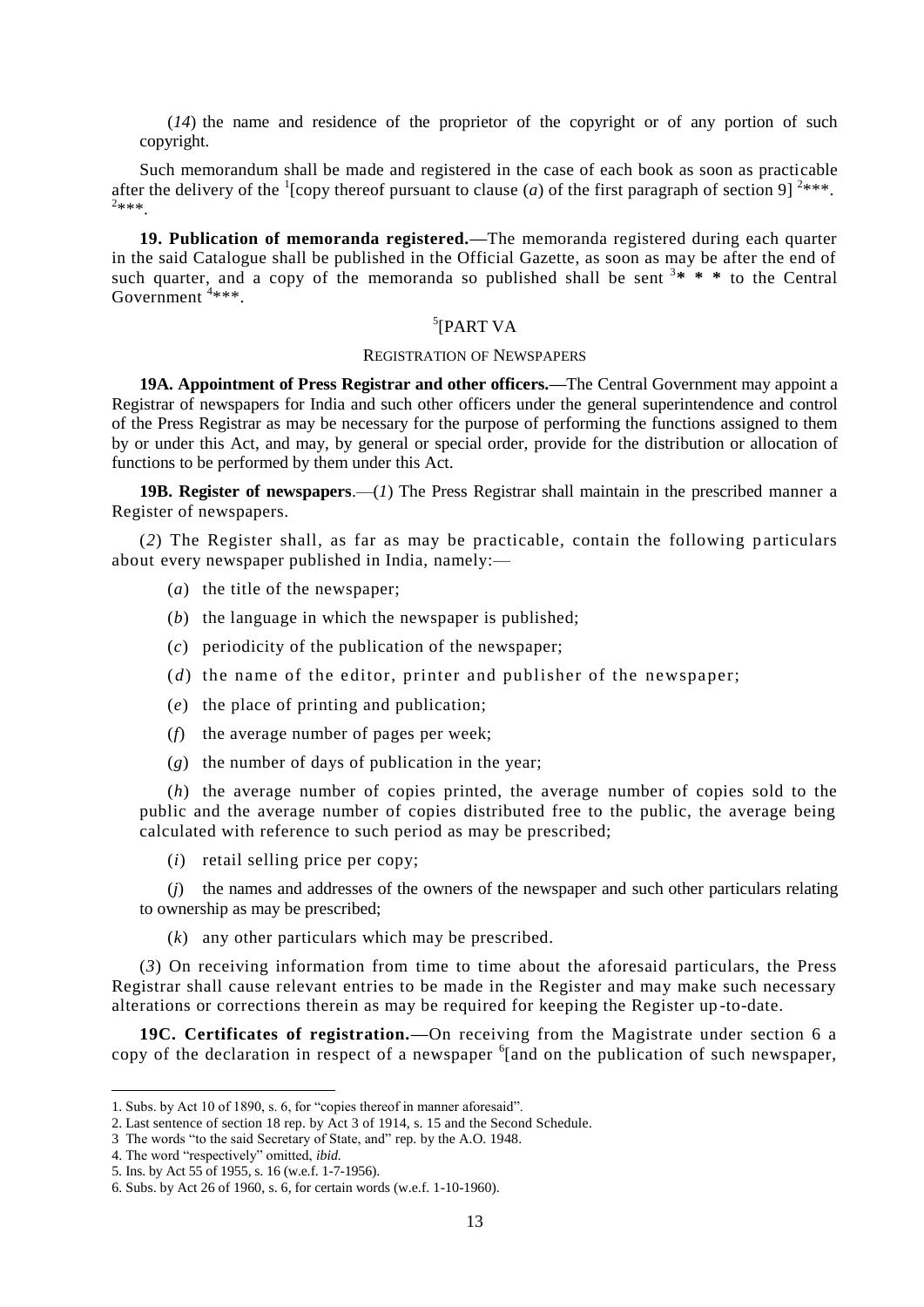the Press Registrar shall], as soon as practicable thereafter, issue a certificate of registration in respect of that newspaper to the publisher thereof.

**19D. Annual statement, etc., to be furnished by newspapers.—**It shall be the duty of the publisher of every newspaper—

(*a*) to furnish to the Press Registrar an annual statement in respect of the newspaper at such time and containing such of particulars referred to in sub-section (*2*) of section 19B as may be prescribed;

(*b*) to publish in the newspaper at such times and such of the particulars relating to the newspaper referred to in sub-section (*2*) of section 19B as may be specified in this behalf by the Press Registrar.

**19E. Returns and reports to be furnished by newspapers.—**The publisher of every newspaper shall furnish to the Press Registrar such returns, statistics and other information with respect to any of the particulars referred to in sub-section (*2*) of section 1913 as the Press Registrar may from time to time require.

**19F. Right of access to records and documents.—**The Press Registrar or any gazetted officer authorised by him in writing, in this behalf shall, for the purpose of the collection of any information relating to a newspaper under this Act, have access to any relevant record or document relating to the newspaper in the possession of the publisher thereof, and may enter at any reasonable time any premises where he believes such record or document to be and may inspect or take copies of the relevant records or documents or ask any question necessary for obtaining any information required to be furnished under this Act.

**19G. Annual report.—**The Press Registrar shall prepare, in such form and at such time each year as may be prescribed, an annual report containing a summary of the information obtained by him during the previous year in respect of the newspapers in India and giving an account of the working of such newspapers, and copies thereof shall be forwarded to the Central Government.

**19H. Furnishing of copies of extracts from Register.—**On the application of any person for the supply of the copy of any extract from the Register and on payment of such fee as may be prescribed, the Press Registrar shall furnish such copy to the applicant in such form and manner as may be prescribed.

**19-I. Delegation of powers.—**Subject to the provisions of this Act and regulations made thereunder, the Press Registrar may delegate all or any of his powers under this Act to any officer subordinate to him.

**19J. Press Registrar and other officers to be public servants.—**The Press Registrar and all officers appointed under this Act shall be deemed to be public servants within the meaning of section 21 of the Indian Penal Code (45 of 1860).

**19K. Penalty for contravention of section 19D or section 19E, etc.—**If the publisher of any newspaper—

(*a*) refuses or neglects to comply with the provisions of section 19D or section 19E; or

(*c*) publishes in the newspaper in pursuance of clause (*b*) of section 19D any particulars relating to the newspaper which he has reason to believe to be false,

 $*$   $*$   $*$   $*$   $*$   $*$   $*$ 

he shall be punishable with fine which may extend to five hundred rupees.

**19L. Penalty for improper disclosure of information.—**If any person engaged in connection with the collection of information under this Act wilfully discloses any information or the contents of any return given or furnished under this Act otherwise than in the execution of his duties under t his Act or for the purposes of the prosecution of an offence under this Act or under the Indian Penal Code (45 of 1860), he shall be punishable with imprisonment for a term which may extend to six months, or with fine which may extend to one thousand rupees, or with both.]

 $1 +$ 

<sup>1.</sup> Clause (*b*) omitted by Act 26 of 1960, s. 7 (w.e.f. 1-10-1960).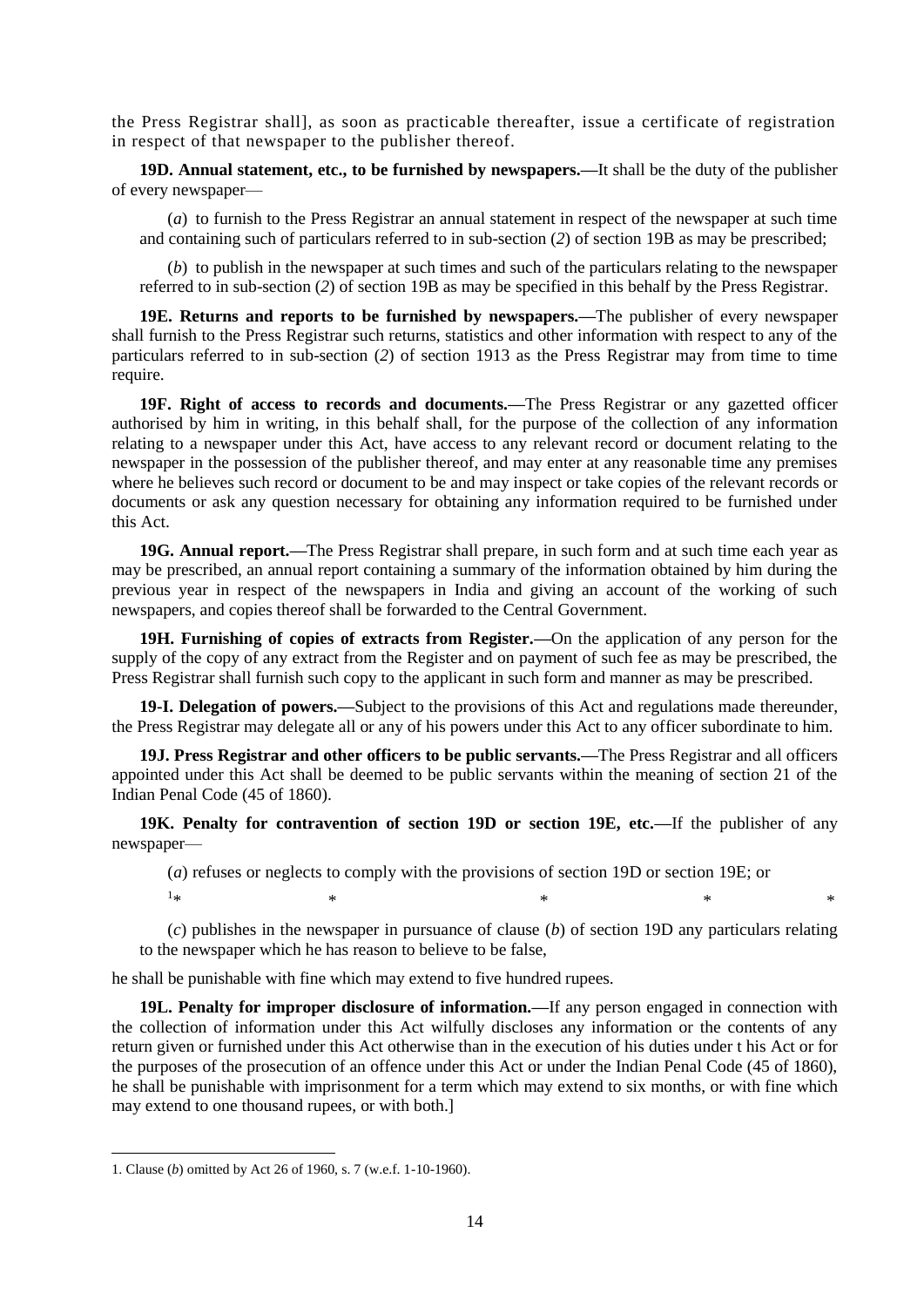### PART VI

### **MISCELLANEOUS**

<sup>1</sup>[20. Power of State Government to make rules.—(*1*) The State Government may, by notification in the Official Gazette, make such rules (not inconsistent with the rules made by the Central Government under section 20A) as may be necessary or desirable for carrying out the objects of this Act.

(*2*) Every rule made by the State Government under this section shall be laid, as soon as may be after it is made, before the State Legislature.]

<sup>2</sup>[20A. Power of Central Government to make rules.— $(1)$  The Central Government may, by notification in the Official Gazette, make rules—

(*a*) prescribing the particulars which a declaration made and subscribed under section 5 may contain <sup>3</sup> [and the form and manner in which the names of the printer, publisher, owner and editor of a newspaper and the place of its printing and publication may be printed on every copy of such newspaper];

 $<sup>4</sup>$ [(*b*) prescribing the manner in which copies of any declaration attested by the official seal of a</sup> Magistrate or copies of any order refusing to authenticate any declaration may be forwarded to the person making and subscribing the decimation and to the Press Registrar;]

(*c*) prescribing the manner in which copies of any newspaper may be sent to the Press Registrar under section 11B;

(*d*) prescribing the manner in which a Register may be maintained under section 19B and the particulars which it may contain;

(*e*) prescribed the particulars in which an annual statement to be furnished by the publisher of a newspaper to the Press Registrar may contain;

(*f*) prescribing the form and manner in which an annual statement under clause (*a*) of section 19D, or any returns, statistics or other information under section 19E, may be furnished to the Press Registrar;

*(g*) prescribing the fees for furnishing copies of extracts from the Register and the manner in which such copies may be furnished;

(*h*) prescribing the manner in which a certificate of registration may be issued in respect of a newspaper;

(*i*) prescribing the form in which, and the time within which, annual reports may be prepared by the Press Registrar and forwarded to the Central Government.

 $<sup>5</sup>$ [(2) Every rule made under this section shall be laid as soon as may be after it is made before each</sup> House of Parliament while it is in session for a total period of thirty days which may be comprised in one session or <sup>6</sup>[in two or more successive sessions, and if, before the expiry of the session immediately following the session or the successive sessions aforesaid] both Houses agree in making any modification in the rule or both Houses agree that the rule should not be made, the rule shall thereafter have effect only in such modified form or be of no effect, as the case may be; so however that any such modification or annulment shall be without prejudice to the validity of anything previously done under that rule.]]

<sup>1.</sup> Subs. by Act 20 of 1983, s. 2 and Schedule, for section 20 (w.e.f. 15-3-1984).

<sup>2.</sup> Ins. by Act 55 of 1955, s. 18 (w.e.f. 1-7-1956).

<sup>3.</sup> Ins. by Act 26 of 1960, s. 8 (w.e.f. 1-10-1960).

<sup>4.</sup> Subs. by s. 8, *ibid.,* for clause (*b*) (*w.e.f.* 1-10-1960).

<sup>5.</sup> Subs. by s. 8, *ibid*., for sub-section (2) (w.e.f. 1-10-1960).

<sup>6.</sup> Subs. by Act 20 of 1983, s. 2 and Schedule, for certain words (w.e.f. 15-3-1984).